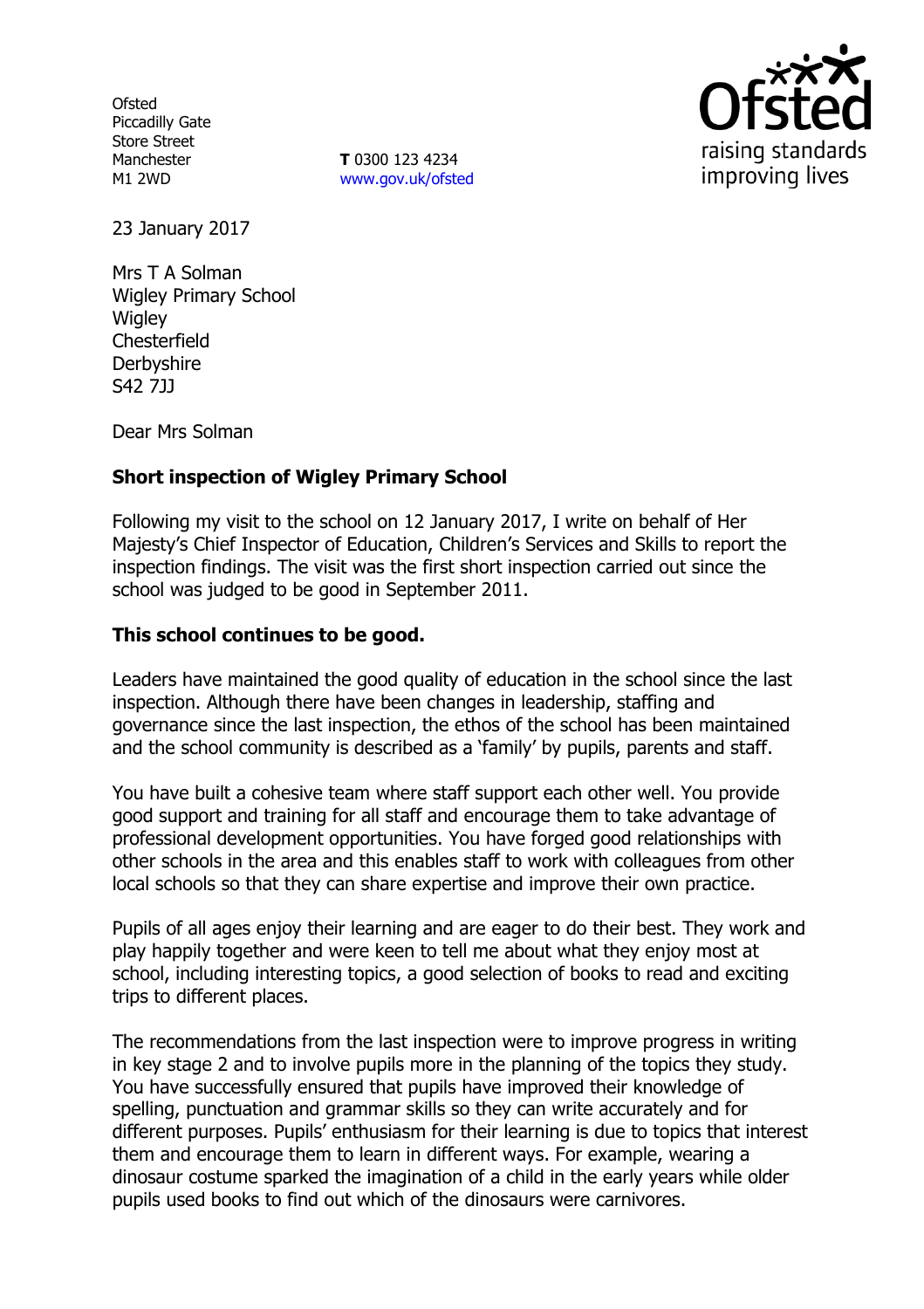

Parents are very supportive of the school and the vast majority are highly satisfied with the care and opportunities it provides for their children. They speak well of the staff and say their children enjoy coming to school.

You have put in place an assessment system that is providing a good picture of pupils' attainment, but this information is not used sharply enough as a tool to increase rates of progress for pupils.

Most pupils across the school achieve the standards expected of them for their age. However, you have recognised that there is still a need to improve rates of progress further in mathematics so that more pupils achieve higher standards by the end of key stage 2. Pupils do not always use precise mathematical vocabulary, so are not able to explain their learning confidently.

### **Safeguarding is effective.**

You have ensured that all safeguarding arrangements are fit for purpose and that records are detailed and of good quality.

Training is regularly provided for staff to ensure that they are kept informed and are up to date with the most recent guidance. Governors access training alongside staff or online. There is a named governor for safeguarding who has attended a wide range of training and has carried out monitoring activities.

Pupils and parents say the school is a safe place. You make sure that pupils are well supervised at all times, including on the playground. Pupils say that everyone is friendly and there is hardly ever any falling out or bullying. Staff know the pupils well and are vigilant and proactive in ensuring that they are safe and well. They respond quickly to any minor concerns so they do not escalate. Pupils told me about the 'worry box' where they can write down any worries they have. Pupils have confidence in all adults to resolve any problems or concerns.

Attendance is broadly average overall. You have analysed absences and found that many are due to term-time holidays.

## **Inspection findings**

- You have accurately identified priorities for improvement and have put action plans in place to ensure that standards remain good and continue to improve. You and the governors have a clear vision for the school as a high performing member of a strong local collaboration while maintaining the school's individual character. The school is already benefiting from the close relationship with Penny Acres Primary School, where you are also headteacher; in addition, you are looking more widely to the Partnership of Dronfield Schools to increase opportunities for your staff and pupils. The local authority is supporting you well in forging these relationships.
- Recent staffing changes have been managed successfully; you have made sure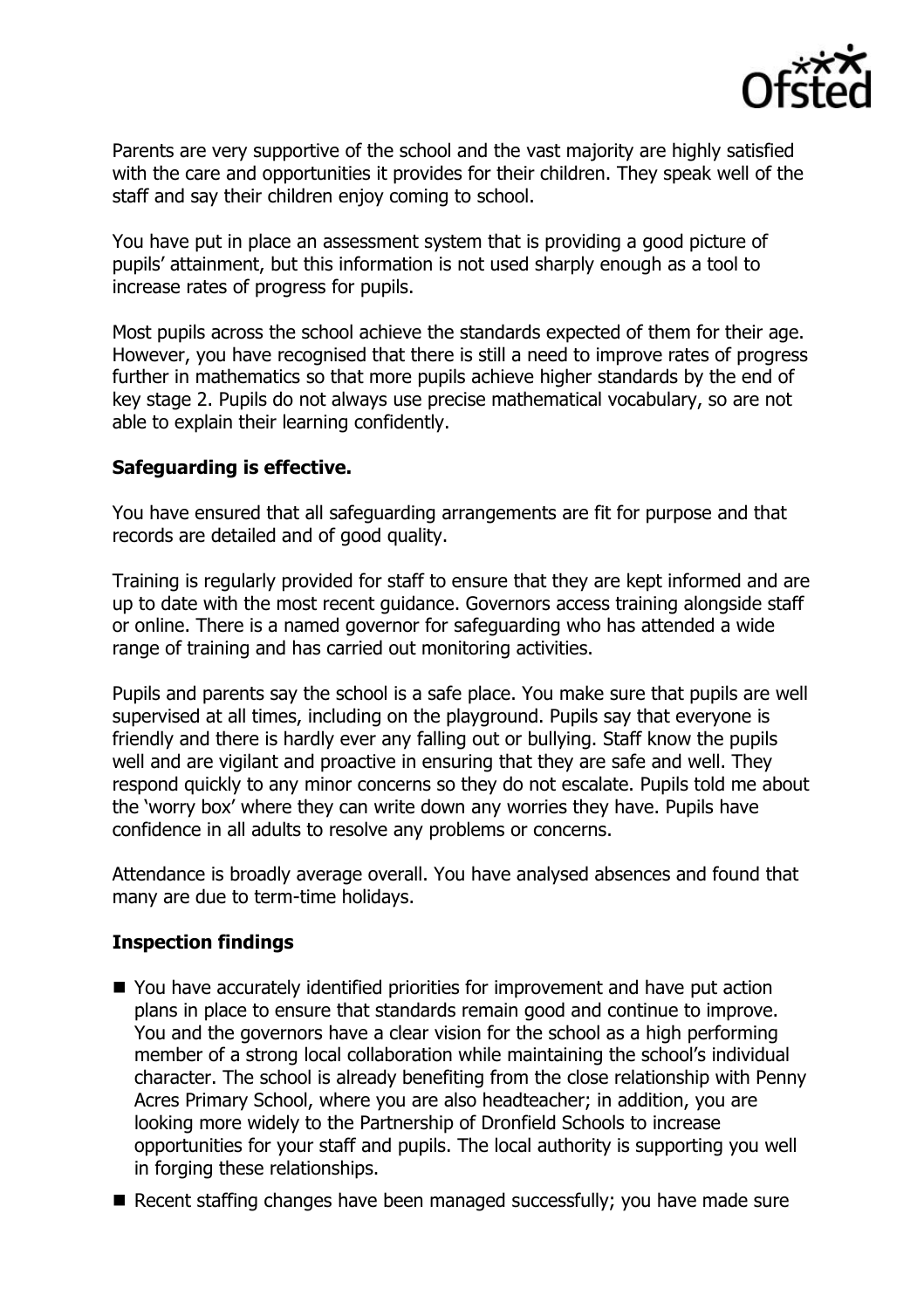

that teaching remains good and you make regular checks on pupils' progress. Assessment data shows that most pupils in the school are working within the standard for their age and this is reflected in pupils' work in books.

- **Phonics is taught well and pupils are able to apply their knowledge in other** activities. Younger pupils routinely use their phonic knowledge when reading and use similar strategies to spell accurately when writing. Throughout the school, pupils' reading skills are well developed and a significant proportion of pupils are on track to achieve standards beyond those expected for their age. Older pupils read fluently; they clearly enjoy reading for pleasure and told me that they enjoy their daily guided reading activities.
- **Pupils write for a variety of purposes and audiences. Pupils regularly assess their** own work against set criteria and teachers often provide extra challenge to promote rapid improvement. Spelling and punctuation are generally accurate as a result of the school's focus on improving this aspect of writing. However, presentation is inconsistent and handwriting is often untidy and not well formed and this detracts from the good quality of work that pupils produce.
- Mathematics teaching is well structured so that pupils have opportunities to do practical activities and discuss their learning. Teachers use probing questions to encourage pupils to explain and justify their thinking. Books show a good range of work that develops fluency in calculation, problem-solving and reasoning skills. Assessment data shows that most pupils are making sufficient progress in mathematics to achieve the standards expected for their age by the end of the year. However, fewer are making the faster progress they need to achieve the higher standard for their age and this remains an improvement priority for the school.
- The assessment system is still relatively new and is not yet fully embedded. Teachers use the system to record pupils' progress so there is a clear picture of pupils' attainment. However, information is not used as effectively to plan learning that will accelerate progress.

## **Next steps for the school**

Leaders and those responsible for governance should ensure that:

- **P** progress in mathematics continues to improve so that pupils reach the high standards of which they are capable at the end of key stage 2; pupils develop their use of mathematical vocabulary so they can explain their work precisely
- handwriting and presentation are improved in both key stage 1 and key stage 2 so that handwriting is well formed and neat and pupils can present different types of work appropriately
- assessment information is used effectively to plan next steps of learning and ensure that pupils make at least good progress from their starting points.